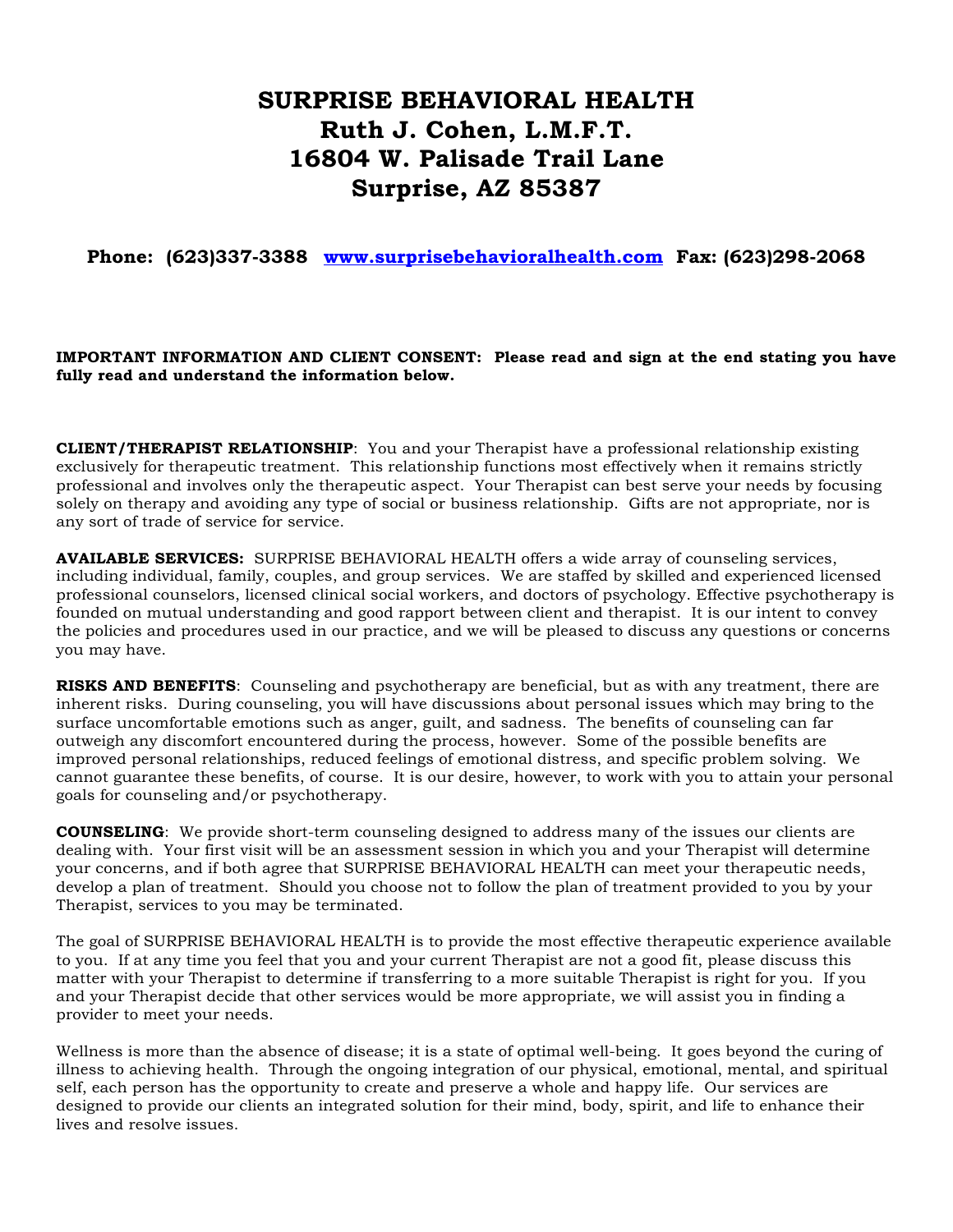**APPOINTMENTS**: Appointments are typically scheduled on a weekly basis and are approximately 45-50 minutes long. If you must cancel or reschedule your appointment, call our office at (623)337-3388 at least 24 hours in advance to avoid a NO SHOW/Late Cancellation Fee. See agreement on this website.

| <b>FEE SCHEDULE:</b> | Diagnostic & Evaluation Session $(1st visit)$                                    | \$125.00 |
|----------------------|----------------------------------------------------------------------------------|----------|
|                      | Regular Office Visits (50 minutes) (Individuals, Couples & Play Therapy) \$85.00 |          |
|                      | Returned check fee per check                                                     | \$25.00  |
|                      | No Show/Late Cancellation Fee                                                    | \$85.00  |

A reasonable fee will be charged for copies of any records requested by the Client.

**PAYMENT/INSURANCE FILING:** Payment of fees, including any required co-pays, is expected at the time of each appointment. We request that payment be made before your session begins. If you are using insurance benefits, SURPRISE BEHAVIORAL HEALTH will file insurance claims for you, and we will honor any contractual agreements with managed health care companies that have specific reimbursement restrictions and claim requirements. If you are not using a Managed Care/PPO/HMO insurance plan and wish to file your own claim, we expect full payment at the time of service, and we will provide you with a statement for services rendered. Monthly payment arrangements are available if needed for clients who have established a payment record for three months.

**EMERGENCIES**: You may encounter a personal emergency which will require prompt attention. In this event, please contact our office regarding the nature and urgency of the circumstances. We will make every attempt to schedule you as soon as possible or to offer other options. Because clients may be scheduled back-to-back, it is not always possible to return a call immediately. However, we will make every effort to respond to your emergency in a timely manner. If you are experiencing a life-threatening emergency, call 911 or have someone take you to the nearest emergency room for help. When your Therapist is out of town, you will be advised and given the name of an on-call Therapist.

**CONFIDENTIALITY:** SURPRISE BEHAVIORAL HEALTH follows all ethical standards prescribed by state and federal law. We are required by practice guidelines and standards of care to keep records of your counseling. These records are confidential with the exceptions noted below and in the Notice of Privacy Practices provided to you.

Discussions between a Therapist and a client are confidential. To ensure your confidentiality, recording audio or video in your session without the written consent of your therapist is prohibited. No information will be released without the client's written consent unless mandated by law. Possible exceptions to confidentiality include but are not limited to the following situations: child abuse; abuse of the elderly or disabled; abuse of patients in mental health facilities; sexual exploitation; AIDS/HIV infection and possible transmission; criminal prosecutions; child custody cases; suits in which the mental health of a party is in issue; situations where the Therapist has a duty to disclose, or where, in the Therapist's judgment, it is necessary to warn or disclose; fee disputes between the Therapist and the client; a negligence suit brought by the client against the Therapist; or the filing of a complaint with the licensing or certifying board. If you have any questions regarding confidentiality, you should bring them to the attention of the Therapist when you and the Therapist discuss this matter further. By signing this Information and Consent Form, you are giving consent to the undersigned Therapist to share confidential information with all persons mandated by law and with the agency that referred you and the insurance carrier responsible for providing your mental health care services and payment for those services, and you are also releasing and holding harmless the undersigned Therapist from any departure from your right of confidentiality that may result.

**DUTY TO WARN/DUTY TO PROTECT:** If my Therapist believes that I (or my child if child is the client) am in any physical or emotional danger to myself or another human being, I hereby specifically give consent to my Therapist to contact the any person who is in a position to prevent harm to me or another, including, but not limited to, the person in danger. I also give consent to my Therapist to contact the following person(s) in addition to any medical or law enforcement personnel deemed appropriate:

\_\_\_\_\_\_\_\_\_\_\_\_\_\_\_\_\_\_\_\_\_\_\_\_\_\_\_\_\_\_\_\_\_\_\_\_\_\_\_\_\_\_\_\_\_\_\_\_\_\_\_\_\_\_\_\_\_\_\_ \_\_\_\_\_\_\_\_\_\_\_\_\_\_\_\_\_\_\_\_\_\_\_\_\_\_\_\_\_\_\_\_\_\_\_\_\_\_\_\_\_\_\_ \_\_\_\_\_\_\_\_\_\_\_\_\_\_\_\_\_\_\_\_\_\_\_\_\_\_\_\_\_\_\_\_\_\_\_\_\_\_\_\_\_\_\_\_\_\_\_\_\_\_\_\_\_\_\_\_\_\_\_ \_\_\_\_\_\_\_\_\_\_\_\_\_\_\_\_\_\_\_\_\_\_\_\_\_\_\_\_\_\_\_\_\_\_\_\_\_\_\_\_\_\_\_

Name Telephone Number